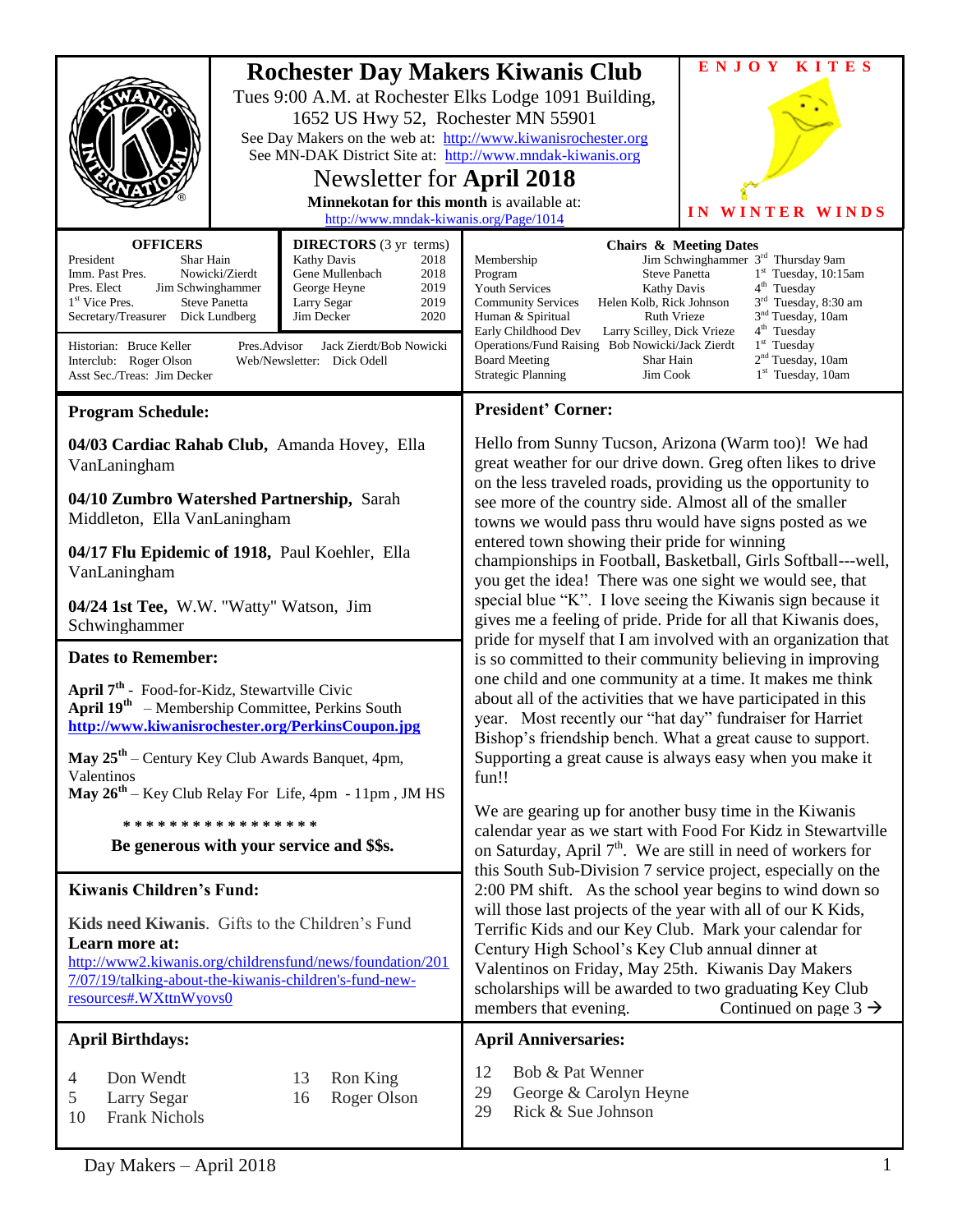#### **Secretary/Treasurer's Report – 03/13/2018**

| \$11,479.46 |  |
|-------------|--|
| 84.21<br>Ж. |  |
| \$3,307.71  |  |
| \$3,926.84  |  |
| \$4,160.70  |  |
|             |  |

**February Service Hour Statistics:** 815 hours by 25 members, 41% Participation.

# **February Board Meeting Summary**

Food for Kids contributions have been submitted.

The board is of the opinion that the businesses that participated in the recent Hockey Festival should be recognized.

The board was made aware of the Harriet Bishop K-Kids Hat Day Fund Raiser for the purchase of "Buddy Benches" for their playground. It was suggested that we help them by doing our own Day Makers Hat Day Fund Raiser to help them out. The board approved this suggestion. It was agreed that a motion was not necessary since no club funds were involved.

The board requested that the Program Committee make the necessary updates/changes to make our Audio/Visual equipment operate trouble free for our meeting presenters.

# **COMMITTEE REPORTS**

**Community Service-** The committee will decide our clubs participation in Rochester's annual spring Liter Bit Better trash pickup. Jim Decker will be the clubs contact for Special Olympics Service Project.

**Early Childhood Development-** Pinewood School Kindergarten will need readers in March. The committee will need six readers for one hour.

**Human & Spiritual Values-** Food-4-Kidz funding is under control, however many additional volunteers are needed on the day of the event.

**Membership-** No feedback from the table plaques at Perkins South. The committee is considering recruitment of members from Senior Living Centers.

**Operations/Social Media/Web Site/Fund Raising-** A Trivia Contest Fundraiser was brought up.

**Program-** The committee needs to fill two meetings in April.

Continued  $\rightarrow$ 

# **Secy/Treas Report: (Continued)**

**Strategic Planning-** The committee is looking into recruiting Corporate Members, in order to grow our club.

**Youth Services-** No Report.

**Richard E. Lundberg,** Secretary

**World Immunization Week: April 2018**

Every day, 15,000 children around the world die, many from preventable causes like maternal and neonatal tetanus (M/NT). Fortunately, Kiwanis and organizations worldwide support global immunization. Because Vaccines Work.



This April, Kiwanis joins UNICEF USA, LDS Charities, Rotary International, the Bill & Melinda Gates Foundation and others in celebration and support of the World Health Organization's World Immunization Week. See how your club can participate.

Read all about it at: [http://www.kiwanis.org/childrens-fund/vaccines](http://www.kiwanis.org/childrens-fund/vaccines-work?_zs=6pPge1&_zl=Up9g4)work?  $zs=6pPge1& zl=Up9g4$ 

**Dick Odell**

# **New Club Song***: Home on Hillcrest*

Oh give me a home where Charlie does roam And the Elks and Kiwanians meet. Where seldom is herd a discouraging word And the fellowship just can not be beat.

Home, Home on Hillcrest Where the Kiwanis Day Makers meet. On Tuesdays at nine For a really great time And the programs make it complete.

# **Larry Scilley**

PS: The melody is based on *Home on the Range.*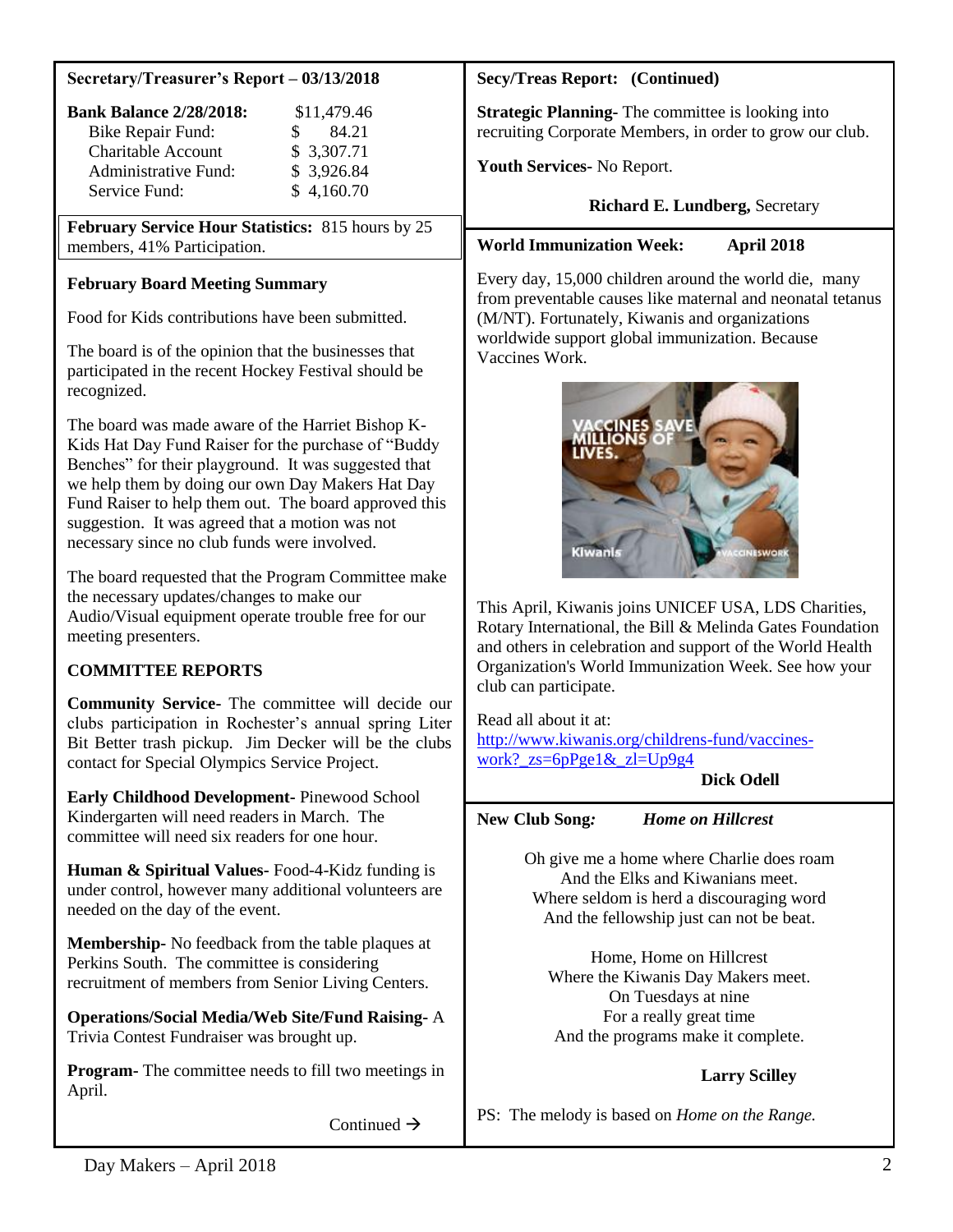# **Winter Kite Flying:** Clear Lake, IA

Another fun winter time community event….possible fund raiser also.







**Kids Love It ……** 

**Dick Odell**

### **Litter Bit Better:**

Our club will be participating in the Rochester Litter Bit better campaign on Monday April 23 starting at 9:30 AM. We will be working both sides of  $20<sup>th</sup>$  St SE from Marion Road to the Bear Creek bridge.

We will have a sign-up clipboard next Tuesday, April 3<sup>rd</sup> at our regular meeting. Kwik Trip provides the trash and recyclable bags which I will pick up in the quantity needed for our group size, so please sign up; the more involvement the quicker the job is done. I will have a info sheet next to the signup sheet which lists the do's and don'ts.

As an added note, after we're done and the unused bags and sign-up waiver sheet are turned into Kwik Trip, participants can go online to <https://www.surveymonkey.com/r/2018ALBB> . Please take a few minutes to complete this survey by May 4 and you'll be eligible to win one of five \$20 gift certificates to Kwik Trip.

#### **Rick Johnson**







**President's Corner:** (Continued from page 1) Look for more updates from Bill Schneider, Kathy Davis and Helen Kolb. Moving into June with volunteer opportunities during Rochesterfest and our own Golf Ball Drop. More details will be coming your way soon from your Golf Ball Drop Committee. The next few months we will have many opportunities to do what we Kiwanians do best… Serving our Community!! Thank you for being a Day Maker!!

#### **Shar Hain**, President 2017-2018

#### **Today;s Humor:**

Most dogs bark ……..…"WOOF" Minnesota. Dogs bark… "WOOF-DA"

 **Santa Dave**

#### **Kiwanis Defining Statement:**

**Kiwanis is a global organization of volunteers dedicated to improving the world one child and one community at a time.**

# **® Kiwanis Rochester Day Makers**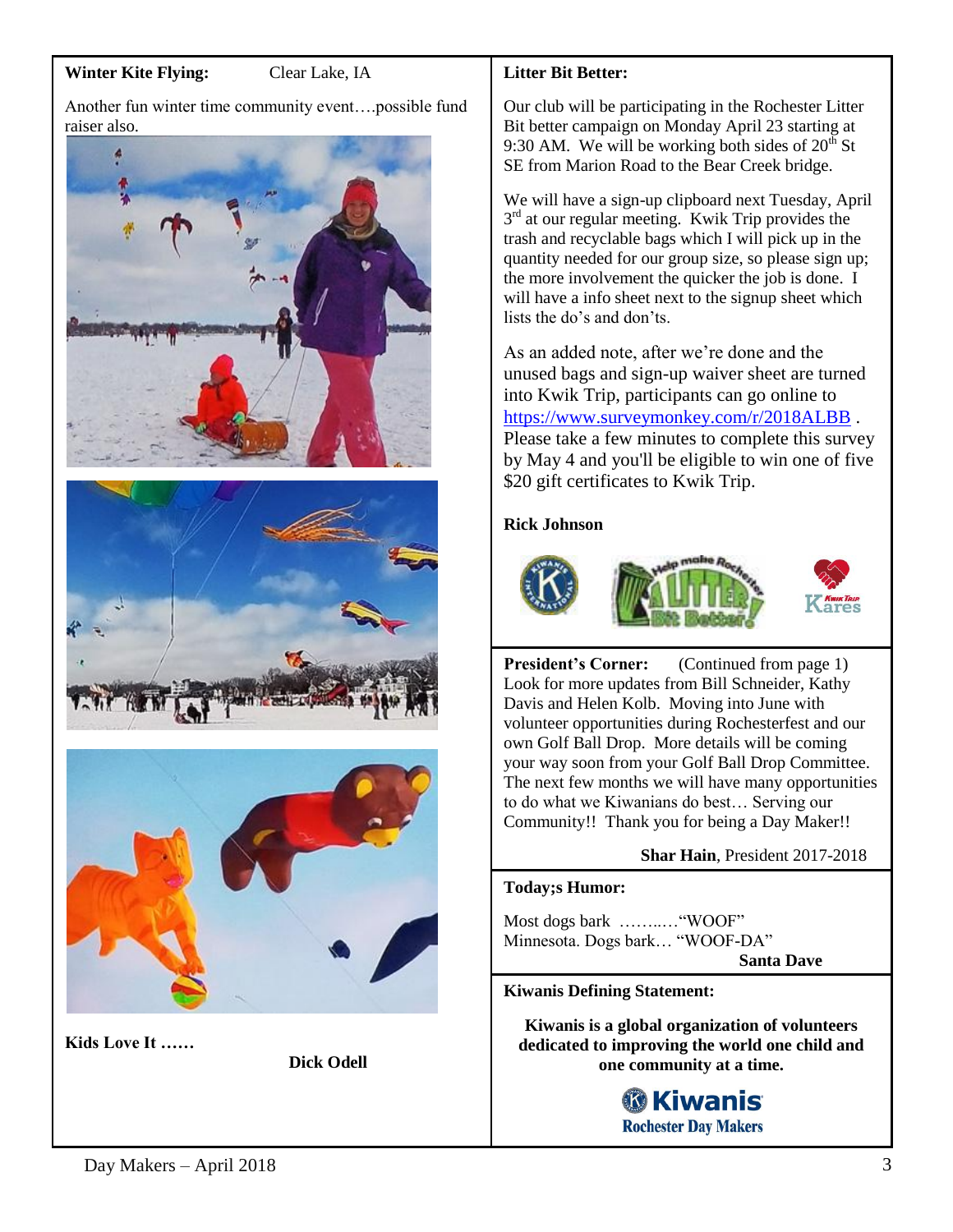# **K-Kids Harriet Bishop:** Buddy Benches

The Bishop K-Kids put on a terrific assembly to celebrate raising almost \$1800.00 to build two buddy benches at the school next to the playground equipment. The coup-de-gras was selecting 4 lucky students to be able to silly string the principal and a teacher; for this they raised \$785.80 by students putting their names in a jar with a voluntary donation. Coupled with our donation of \$380.00, the hat day they held and donations from a pizza bingo night they made their goal for the buddy benches.





At the assembly they showed a picture of our club wearing hats and had Helen Kolb and myself come forward on behalf of the Day Makers to present us a giant thank-you card. Edie Schultze does a great job inspiring leadership in these kids and she appreciates our support.

Our Day Makers Club had our own "Funny Hat Day" on MARCH 13<sup>th</sup> and we raised \$380 to help the K-Kids with their Buddy Bench.

#### **Rick Johnson Helen Kolb Dick Odell**

PS: **See photo below** for our Day Makers "Funny Hat Day" fund raising participation.



# Day Makers – April 2018 4